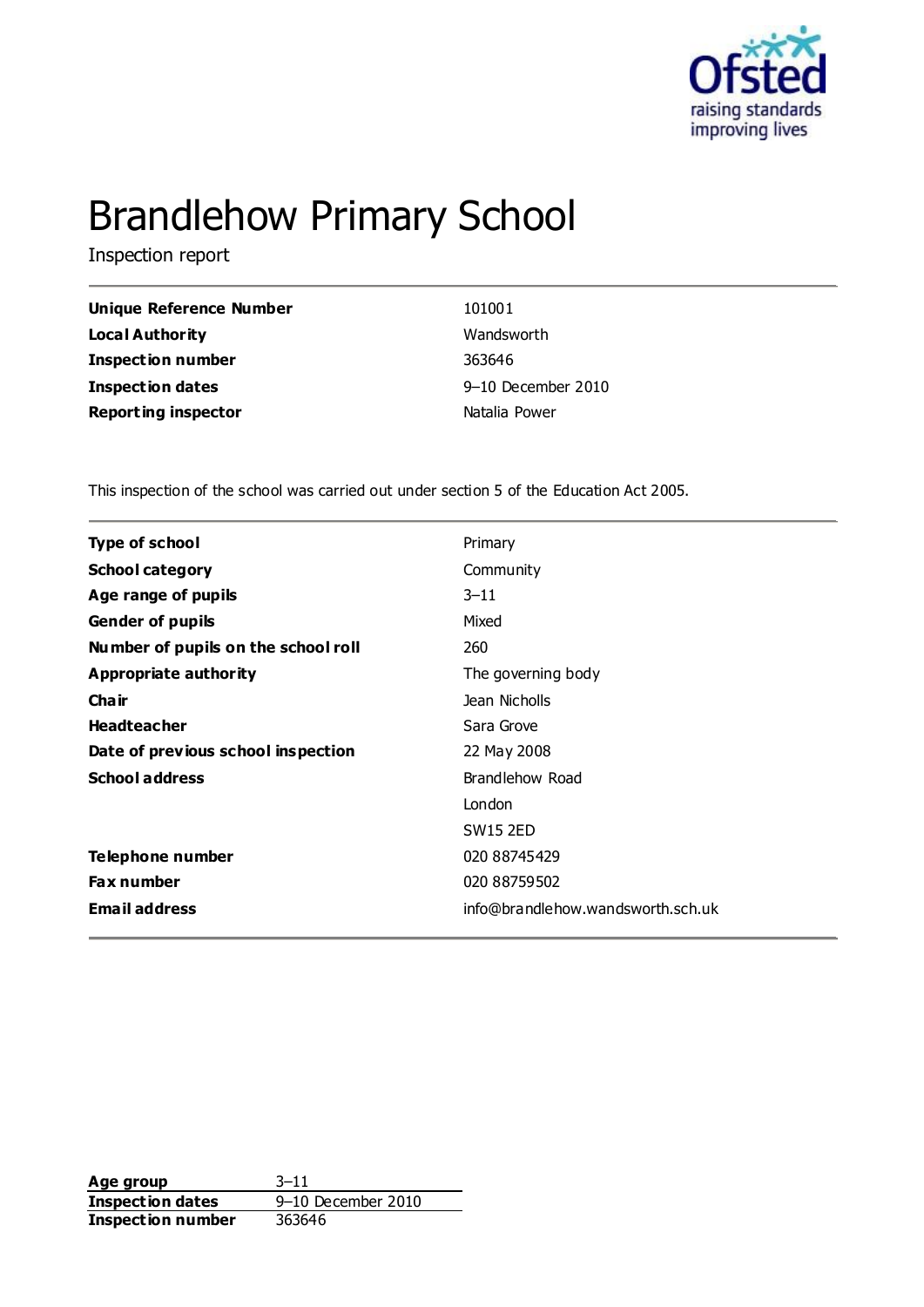The Office for Standards in Education, Children's Services and Skills (Ofsted) regulates and inspects to achieve excellence in the care of children and young people, and in education and skills for learners of all ages. It regulates and inspects childcare and children's social care, and inspects the Children and Family Court Advisory Support Service (Cafcass), schools, colleges, initial teacher training, work-based learning and skills training, adult and community learning, and education and training in prisons and other secure establishments. It assesses council children's services, and inspects services for looked after children, safeguarding and child protection.

Further copies of this report are obtainable from the school. Under the Education Act 2005, the school must provide a copy of this report free of charge to certain categories of people. A charge not exceeding the full cost of reproduction may be made for any other copies supplied.

If you would like a copy of this document in a different format, such as large print or Braille, please telephone 0300 1234 234, or email **[enquiries@ofsted.gov.uk](mailto:enquiries@ofsted.gov.uk)**.

You may copy all or parts of this document for non-commercial educational purposes, as long as you give details of the source and date of publication and do not alter the documentation in any way.

To receive regular email alerts about new publications, including survey reports and school inspection reports, please visit our website and go to 'Subscribe'.

Royal Exchange Buildings St Ann's Square Manchester M2 7LA T: 0300 1234 234 Textphone: 0161 618 8524 E: **[enquiries@ofsted.gov.uk](mailto:enquiries@ofsted.gov.uk)** W: **[www.ofsted.gov.uk](http://www.ofsted.gov.uk/)**

© Crown copyright 2010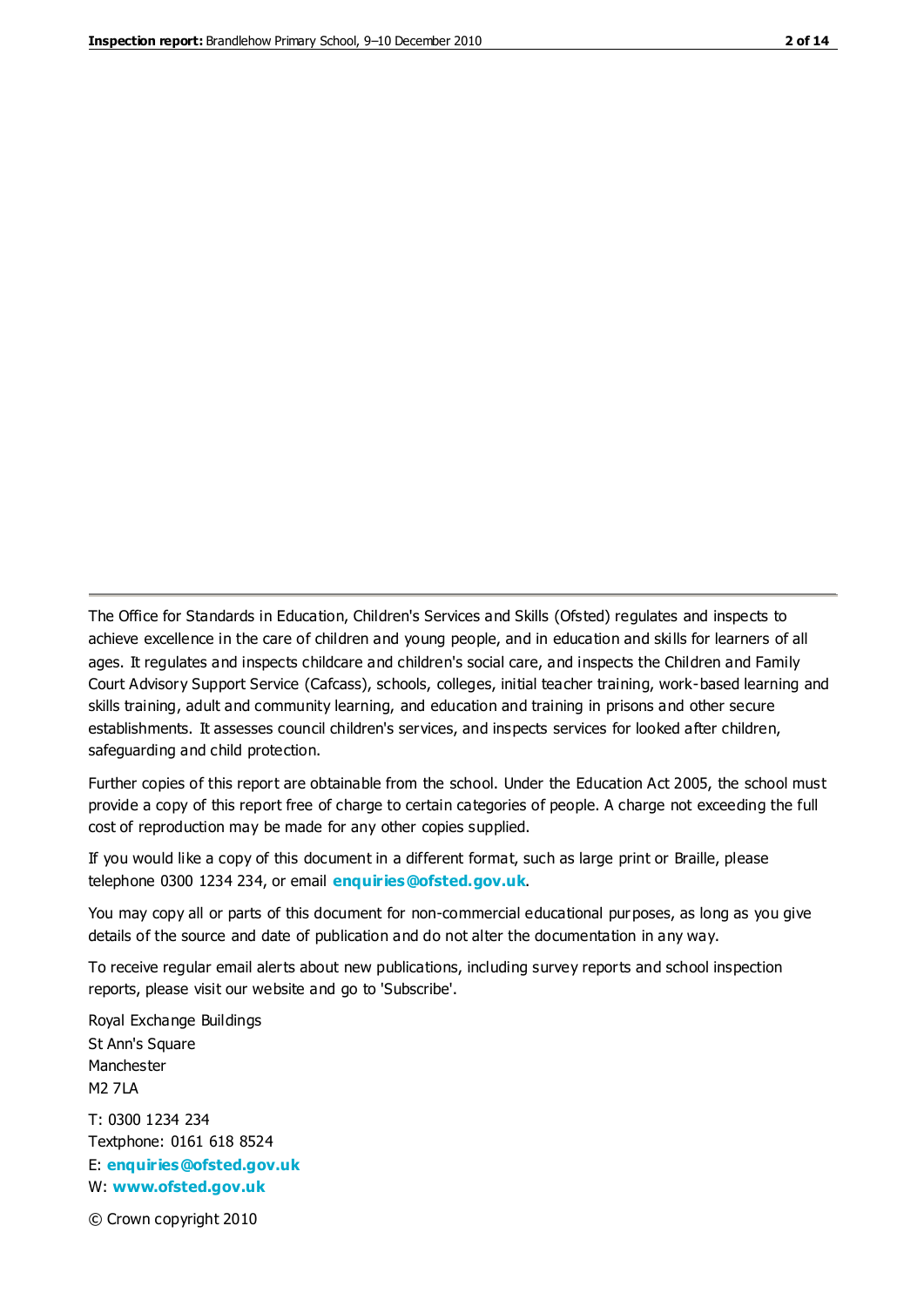# **Introduction**

This inspection was carried out by three additional inspectors. The inspectors observed 20 lessons taught by 10 different teachers and talked to parents and carers, members of the governing body, staff and pupils. They observed the school's work, and looked in particular at its self-evaluation documents and plans for improvement, the data collected on pupils' progress, safeguarding information and the governing body minutes. They considered the responses in 69 questionnaires that had been returned by parents and carers.

The inspection team reviewed many aspects of the school's work. It looked in detail at the following:

- What is the quality of the teaching and does it challenge pupils to do their best?
- $\blacksquare$  How extensive is the pupils' understanding of community cohesion, particularly in a global context?
- How effective are the school's measures to improve attendance?

# **Information about the school**

This school is average in size. A lower-than-usual proportion of pupils are known to be eligible for free school meals. Almost half of the pupils are from a wide range of minority ethnic backgrounds. Around a quarter of the pupils speak English as an additional language, but few of these are at an early stage of learning English. The proportion of pupils identified with special educational needs and/or disabilities is just above average. Of these, pupils with dyslexia form the largest group. An external provider manages afterschool care, which is not part of this inspection.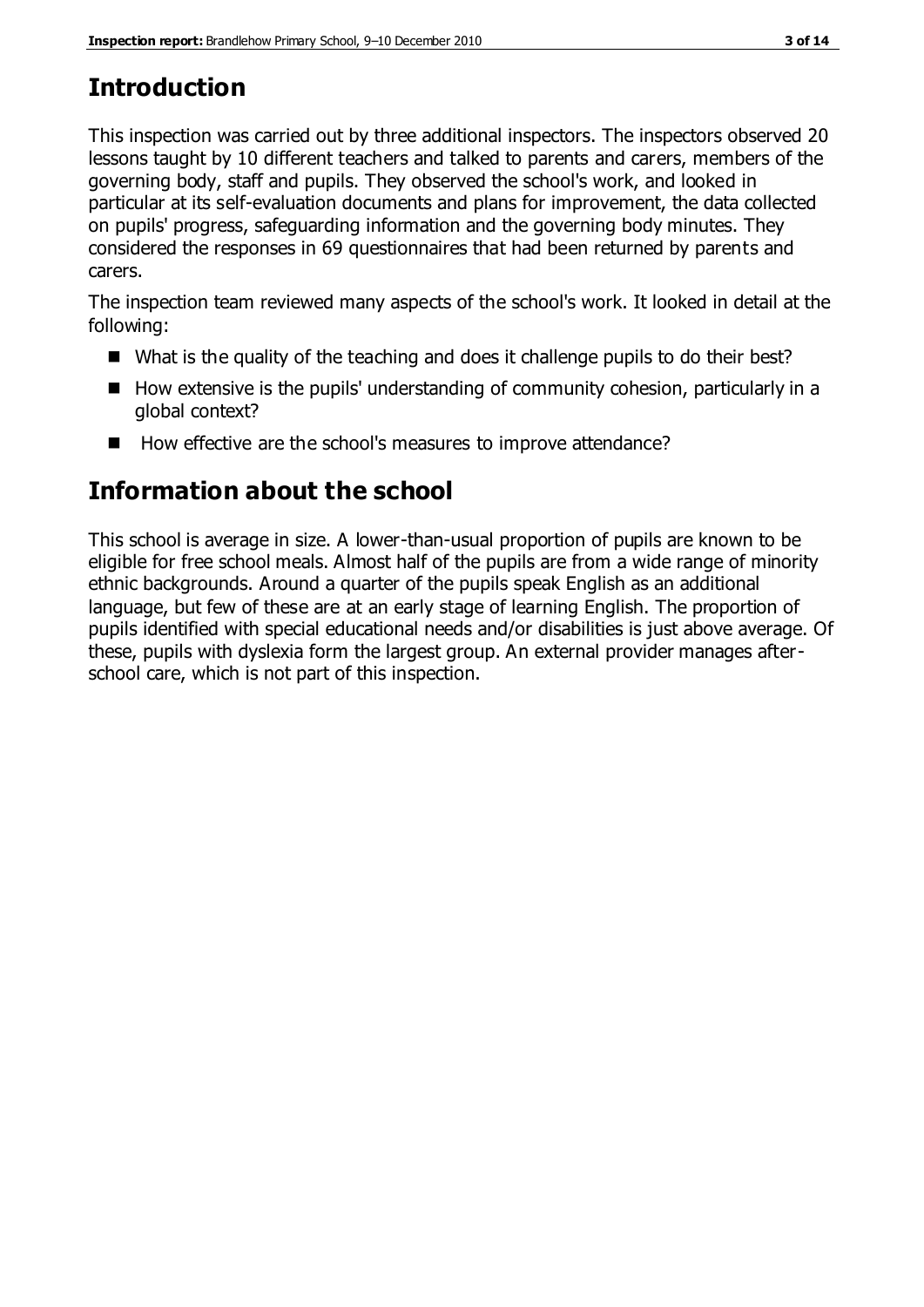# **Inspection judgements**

| Overall effectiveness: how good is the school?  |  |
|-------------------------------------------------|--|
| The school's capacity for sustained improvement |  |

## **Main findings**

One parent commented, 'Brandlehow is always striving to better itself, and succeeding.' This ethos is what makes the school outstanding. The leaders and managers plan each improvement in meticulous detail to ensure that the pupils receive the highest quality education. The leaders and managers have met every recommendation from the last inspection. They have raised attainment, they ensure that the pupils know exactly what they need to do to improve, and they work closely with parents and carers to help them support their children's learning. This relentless pursuit of excellence demonstrates the outstanding capacity of the school to sustain further improvement.

The leaders and managers make an outstanding contribution to improving the quality of teaching and learning, ensuring that improvement comes from self-evaluation by teachers and pupils alike. As a result, both teaching and learning have improved in quality since the last inspection and both are exemplary.

The children get off to an excellent start in the Early Years Foundation Stage. A great deal is expected even of the youngest children and they respond with enthusiasm and enjoyment. This enthusiasm continues throughout the school and is fostered by the adults' high expectations for all the pupils.

The leaders and managers, in partnership with parents and carers, have been extremely effective in improving attendance and this is now high. The curriculum is creative and stimulates the pupils' imagination as well as their learning.

The school has a deep commitment to promoting community cohesion and the pupils have excellent opportunities to form links with schools in Europe to learn about different ways of life. Plans are in hand to develop community cohesion further in order to extend the pupils' understanding of different faiths and cultures beyond Europe.

The pupils develop outstanding personal qualities in the school. They are kind and considerate to one another and relish the many opportunities to take responsibility for others.

## **What does the school need to do to improve further?**

**Provide additional opportunities for the pupils to learn about different faiths and** cultures by developing further links with schools outside Europe.

## **Outcomes for individuals and groups of pupils 1**

The pupils enjoy school greatly and their overall achievement is outstanding. All groups of pupils, including those from minority ethnic groups, those who speak English as an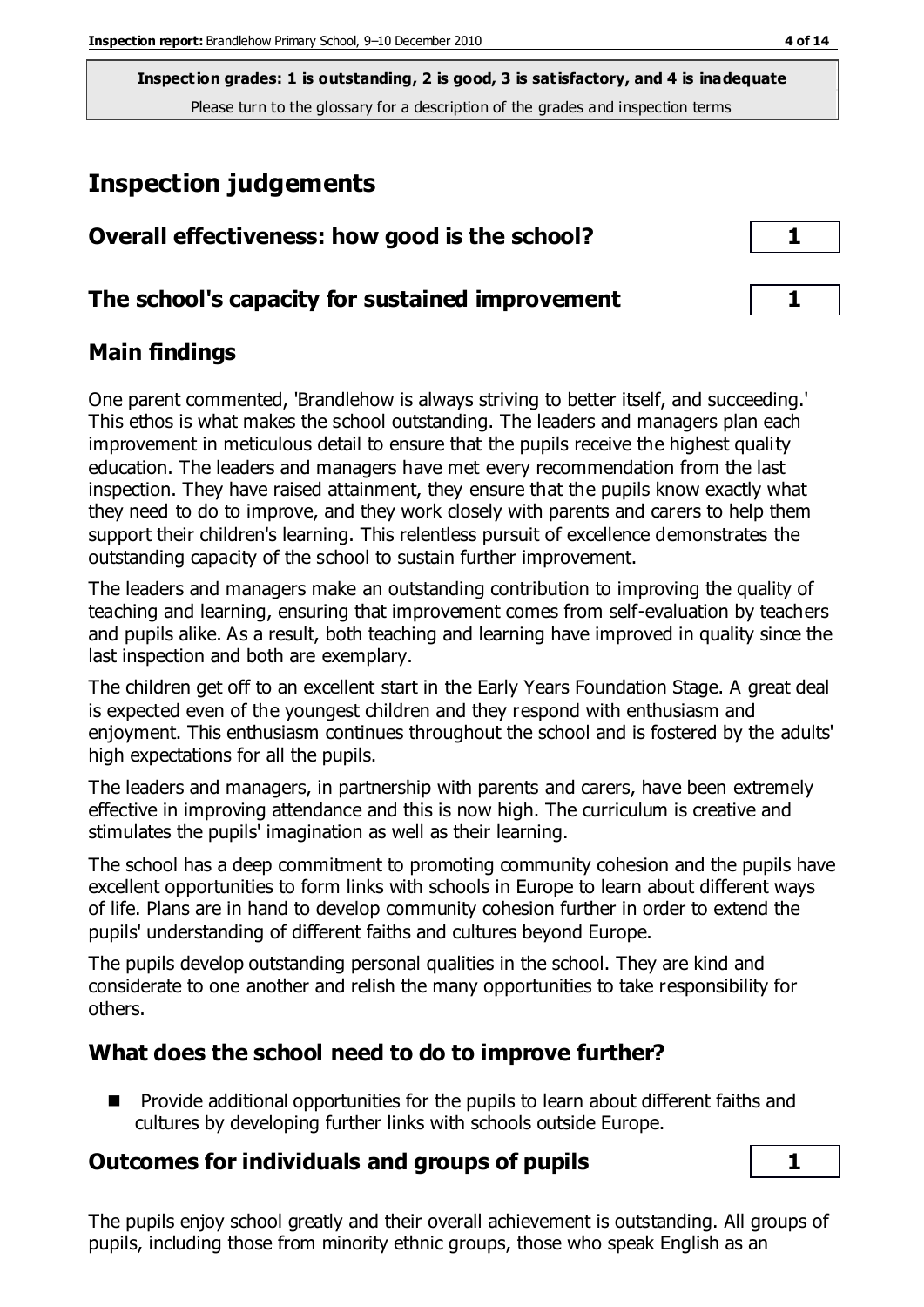additional language, and those with dyslexia and other special educational needs and/or disabilities, enjoy their learning thoroughly and make excellent progress. This is because their needs are identified early and met through highly effective support. The pupils' attainment in English and mathematics is high. The school is very skilled at removing barriers to pupils' learning. This is because, as one parent commented, 'The teachers deliver the curriculum in a stimulating way and encourage children's different learning styles.' Close attention is paid to the needs of each pupil. The level of challenge is consistently high and the pupils rise to the challenge. For example, in one fast-paced Year 4 lesson, the pupils were busily engaged in planning the steps needed to prepare for a forthcoming outing to an army museum. The lesson provided exciting opportunities for the pupils to do their own research and discuss their findings with others. The high-quality questioning by the teacher stimulated the pupils to present their findings as ambitiously as possible. A scrutiny of further work they had undertaken to prepare for the trip showed a sophisticated understanding of history. As a result of such high expectations, the pupils perform exceptionally well in the national tests taken at the end of Year 6, especially at above-average levels.

The pupils are polite, friendly and confident. They feel completely safe in school and are considerate towards others. Their outstanding spiritual, moral, social and cultural development is reflected in their excellent behaviour and attitudes to learning. The pupils understand fully the importance of taking regular exercise and eating a healthy diet. They make an excellent contribution to their own and the wider community, for example, by writing the school's anti-bullying policy to make it relevant and clear to their fellow pupils. The very firm grounding that the pupils acquire in their personal development and acquisition of basic skills prepares them exceptionally well for the next stage of schooling.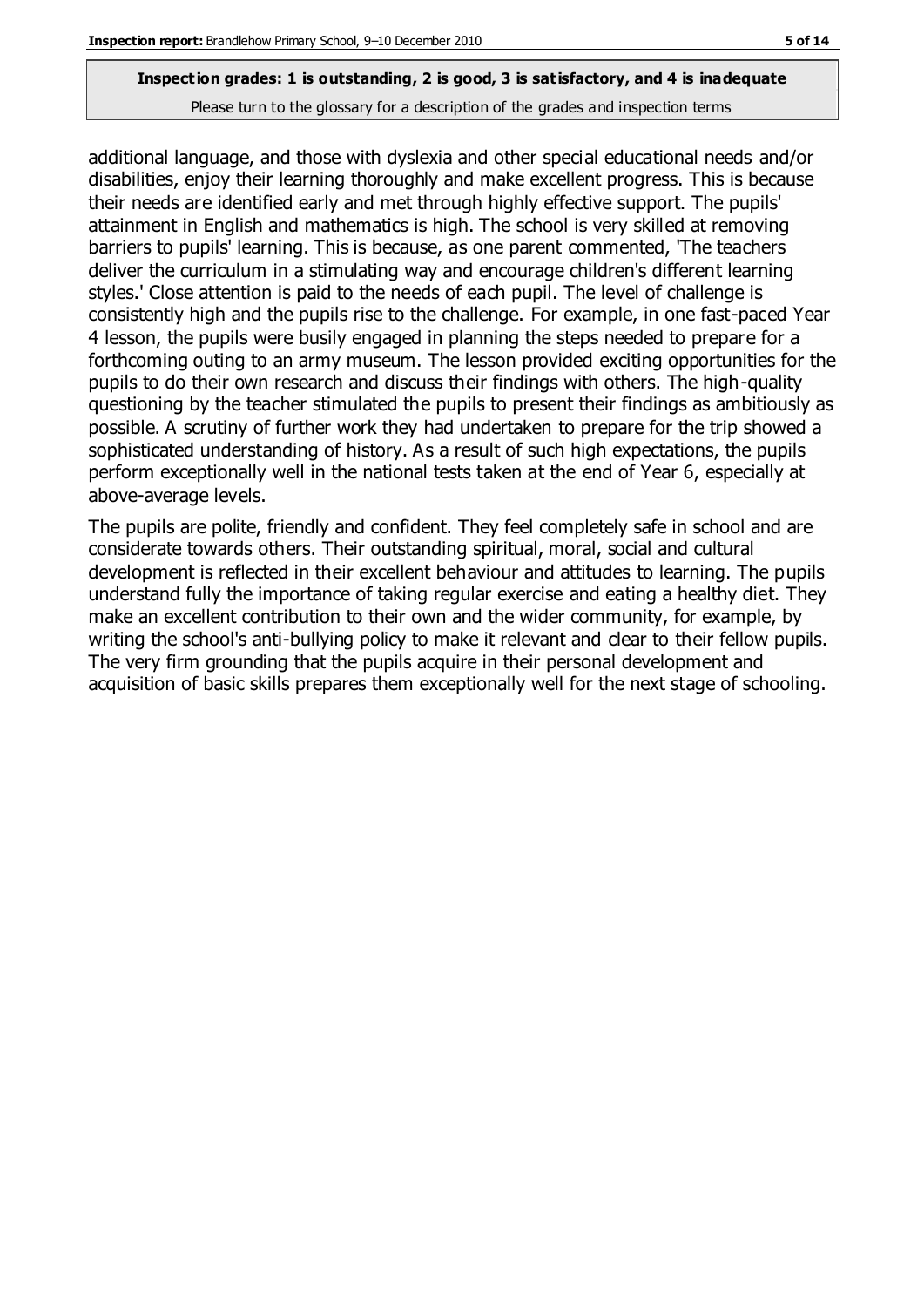# **Inspection grades: 1 is outstanding, 2 is good, 3 is satisfactory, and 4 is inadequate**

Please turn to the glossary for a description of the grades and inspection terms

#### These are the grades for pupils' outcomes

| Pupils' achievement and the extent to which they enjoy their learning                                                     | 1 |
|---------------------------------------------------------------------------------------------------------------------------|---|
| Taking into account:<br>Pupils' attainment <sup>1</sup>                                                                   | 1 |
| The quality of pupils' learning and their progress                                                                        | 1 |
| The quality of learning for pupils with special educational needs and/or disabilities<br>and their progress               | 1 |
| The extent to which pupils feel safe                                                                                      | 1 |
| Pupils' behaviour                                                                                                         | 1 |
| The extent to which pupils adopt healthy lifestyles                                                                       | 1 |
| The extent to which pupils contribute to the school and wider community                                                   | 1 |
| The extent to which pupils develop workplace and other skills that will contribute to<br>their future economic well-being |   |
| Taking into account:<br>Pupils' attendance <sup>1</sup>                                                                   | 1 |
| The extent of pupils' spiritual, moral, social and cultural development                                                   | 1 |

<sup>1</sup> The grades for attainment and attendance are: 1 is high; 2 is above average; 3 is broadly average; and 4 is low

## **How effective is the provision?**

The teachers are popular with the pupils. One pupil commented, 'They support us all the way through.' The teachers manage the pupils' behaviour exceptionally well, ensuring that they sit properly and pay close attention. The teachers use questioning skilfully to stimulate the pupils to think for themselves and encourage them to discuss tasks with one another, so that they are all fully engaged. As a result, the pace of learning is brisk and the pupils' attention rarely flags. The teachers plan lessons meticulously and use information on the pupils' progress to match tasks exactly to their capabilities. As a result, lessons enable the pupils to make outstanding progress. The pupils are given frequent opportunities to assess the quality of their work and to decide, with the support of the teachers, the next steps they need to take to improve. The teaching assistants give excellent support, enabling all pupils, whatever their aptitudes or needs, to access the full curriculum.

The pupils receive a thorough grounding in literacy and numeracy from the balanced and creative curriculum, in which music and the arts are strongly encouraged. One pupil described the school as 'an adventurous school which tries new things'. The pupils enjoy the many clubs and the high-quality activities provided by the sports partnerships. They report that they enjoy their trips to other European countries greatly and their many trips and visits closer to home; these deepen their understanding of history and the arts.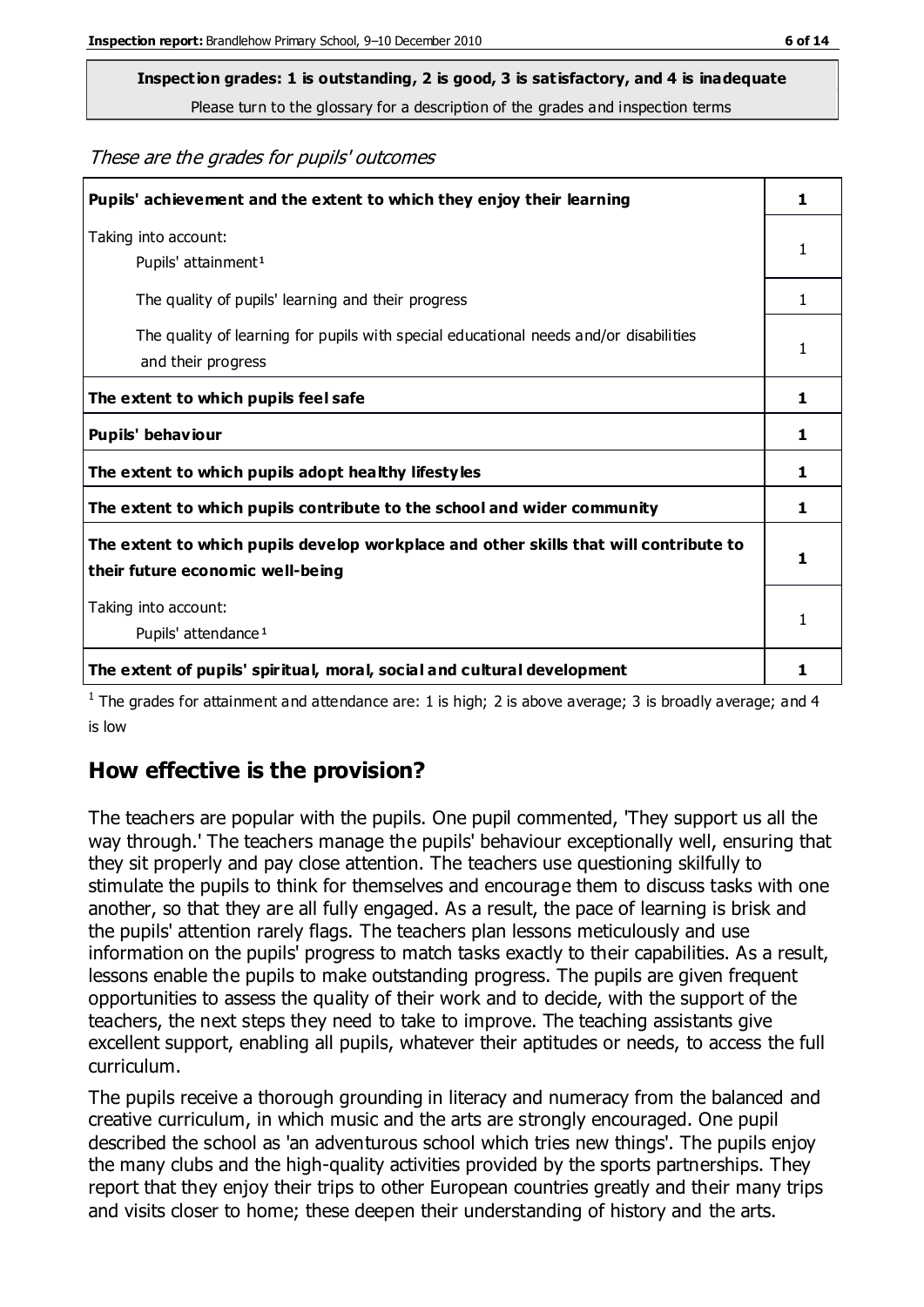The pupils receive exemplary care. Each individual is known and valued and, as one parent commented, 'The staff put a great deal of effort into developing the children's selfesteem and confidence.' All groups of pupils achieve outstandingly because their needs are fully met. Children experiencing particular difficulties and pupils with special educational needs and/or disabilities are given exceptional care and support and, in many cases, catch up with their classmates. Transition arrangements are exemplary at each stage of the pupils' schooling. A Year 6 pupil commented, 'The school supports us in any way necessary to prepare us for good secondary schools.'

These are the grades for the quality of provision

| The quality of teaching                                                                                    |  |
|------------------------------------------------------------------------------------------------------------|--|
| Taking into account:<br>The use of assessment to support learning                                          |  |
| The extent to which the curriculum meets pupils' needs, including, where relevant,<br>through partnerships |  |
| The effectiveness of care, guidance and support                                                            |  |

## **How effective are leadership and management?**

'The headteacher and deputy head always go the extra mile to ensure that parents as well as the children are happy with all aspects of school life.' This comment from one parent sums up the continual pursuit of excellence, which is the hallmark of the outstanding leadership of the headteacher and her team. The governing body shares their determination to maintain the school's exceptional qualities and provides outstanding support. The governing body is fully engaged in the life of the school and ready to take the initiative in making improvements, for example visiting the school regularly to review all school policies. As a result of the leaders' outstanding ambition and drive for improvement, the pupils' attainment has risen since the last inspection. The leaders' management of the quality of teaching is outstanding and a particular strength is the involvement of the teachers in the evaluation of their own performance. The school promotes equality of opportunity exceptionally well, tackling discrimination by removing barriers to learning so that all pupils have the chance to succeed. The headteacher and governing body ensure that safeguarding procedures are robust and of the highest quality. The pupils are given exemplary guidance on how to keep themselves safe, for example when using the internet, and this contributes highly effectively to their feeling completely safe.

The school's promotion of community cohesion is exceptional. It ensures that the pupils have an excellent understanding of many faiths and ways of life in local, national and global contexts, and evaluates the quality of the provision stringently. The school plans to build more strongly on these foundations by aiming for more extensive links with non-European schools to deepen the pupils' understanding of global issues. The school works in excellent partnership with a number of outside organisations, opening opportunities for the pupils in the arts, music and sport. The leaders and managers work in extremely effective partnership with parents and carers, keeping them fully informed about their children's progress and encouraging them to bring their skills to the school community.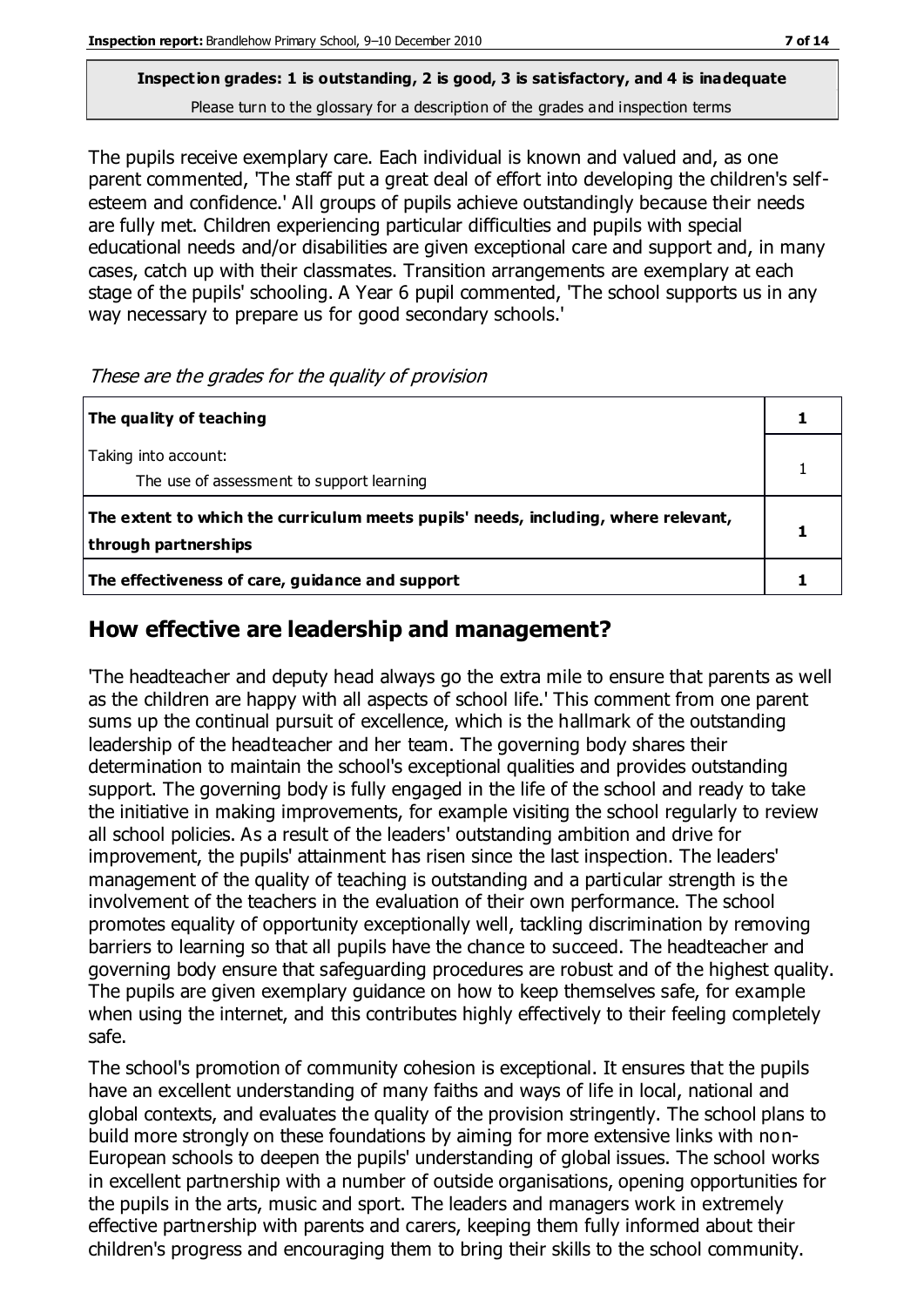**Inspection grades: 1 is outstanding, 2 is good, 3 is satisfactory, and 4 is inadequate**

Please turn to the glossary for a description of the grades and inspection terms

| The effectiveness of leadership and management in embedding ambition and driving<br>improvement                                                                  | 1 |
|------------------------------------------------------------------------------------------------------------------------------------------------------------------|---|
| Taking into account:                                                                                                                                             | 1 |
| The leadership and management of teaching and learning                                                                                                           |   |
| The effectiveness of the governing body in challenging and supporting the<br>school so that weaknesses are tackled decisively and statutory responsibilities met | 1 |
| The effectiveness of the school's engagement with parents and carers                                                                                             | 1 |
| The effectiveness of partnerships in promoting learning and well-being                                                                                           | 1 |
| The effectiveness with which the school promotes equality of opportunity and tackles<br>discrimination                                                           | 1 |
| The effectiveness of safeguarding procedures                                                                                                                     | 1 |
| The effectiveness with which the school promotes community cohesion                                                                                              | 1 |
| The effectiveness with which the school deploys resources to achieve value for money                                                                             | 1 |

These are the grades for leadership and management

## **Early Years Foundation Stage**

As a result of excellent teaching and care, the children in the Early Years Foundation Stage make outstanding progress in their learning and personal development. The children enter the Nursery with language and number skills which vary, but which are generally above those expected for their age. By the end of the Reception Year, most have learnt skills which are well in advance of those of their age group. The school builds and maintains excellent relationships with parents and carers. The environment is highly stimulating. Much is expected of the children, both in choosing their own activities and in concentrating on what the adults are showing and teaching them. They respond to these high expectations with enthusiasm. They enjoy learning hugely and are happy and confident. This is because the adults know all the children well and meet their needs quickly. In this safe and supportive environment, the children develop excellent personal qualities. They behave exceptionally well and are ready to share and take turns. They take responsibility for others, for example by handing round fruit snacks politely.

The children's progress is assessed regularly and the information is used extremely effectively to address their individual needs. The teaching by all of the adults is excellent and the level of challenge is high. For example, the children in the Reception Year were excited to be put into teams to 'swat' computerised pictures of words beginning with the sound 'w' and they all joined in the task enthusiastically. Later, they built on their learning of the sound by making their own 'whales' from paper and craft materials. No opportunity is missed to develop all six areas of learning in the well-resourced indoor and outdoor play areas. For example, the adults gave the children a grounding in science by asking them why some receptacles of water had turned to ice overnight, whereas others had not frozen. The leaders and managers plan the curriculum and manage the provision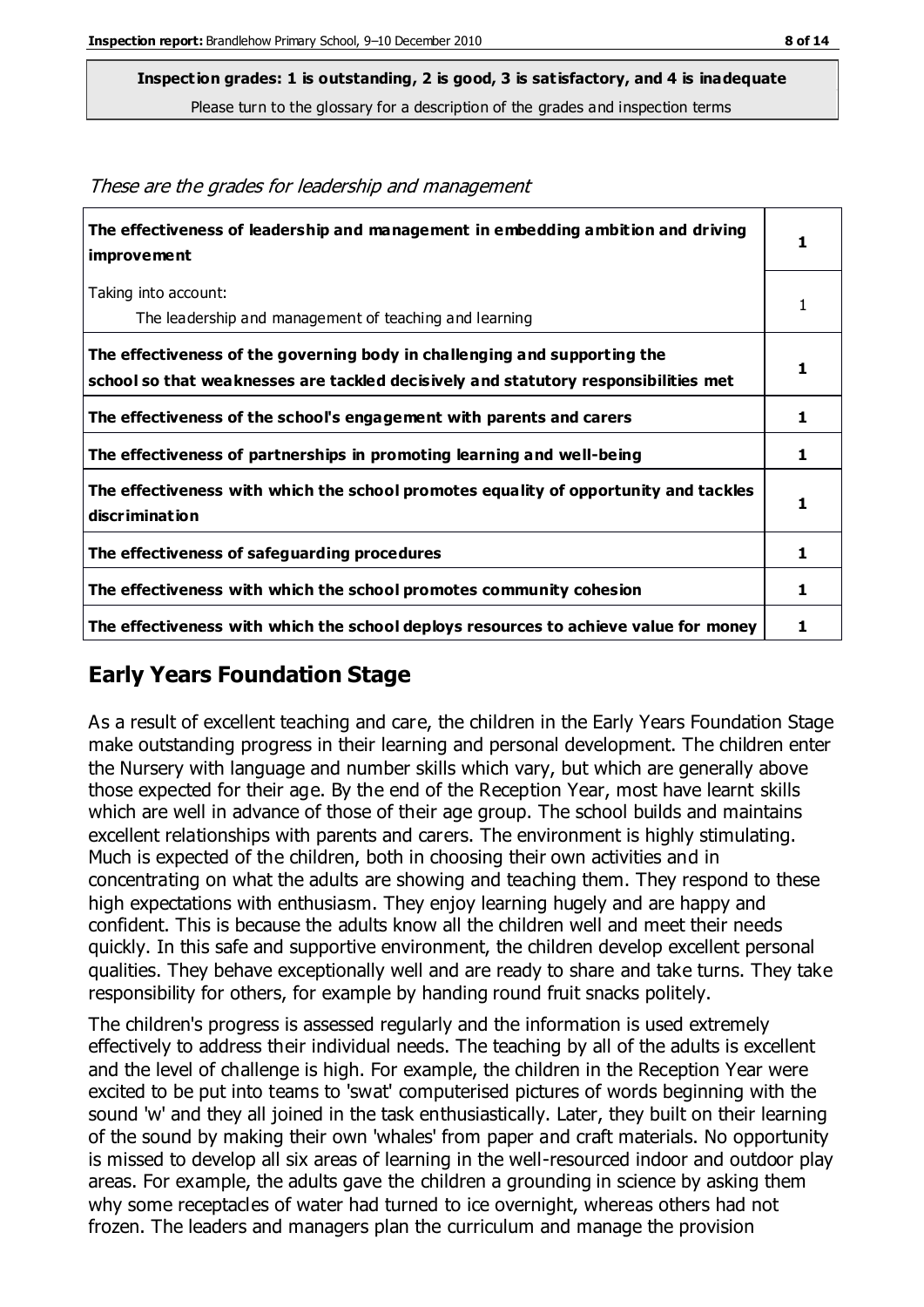impressively. Transition arrangements are exemplary and enable the children to move confidently to the next stage.

These are the grades for the Early Years Foundation Stage

| Overall effectiveness of the Early Years Foundation Stage                             |  |
|---------------------------------------------------------------------------------------|--|
| Taking into account:<br>Outcomes for children in the Early Years Foundation Stage     |  |
| The quality of provision in the Early Years Foundation Stage                          |  |
| The effectiveness of leadership and management of the Early Years Foundation<br>Stage |  |

#### **Views of parents and carers**

All those who returned questionnaires or who spoke to inspectors agreed that the school meets the needs of their children and that it keeps them healthy and safe. All agree that their children enjoy school and that the teaching and the school's leadership are effective. The findings of the inspection are that all these aspects are exemplary. A very few expressed minor concerns about the school. There was no specific trend or pattern to these issues. Parents and carers are unanimous in being happy with their children's experiences at the school. One commented, 'The children benefit from their educational experience to the highest degree.'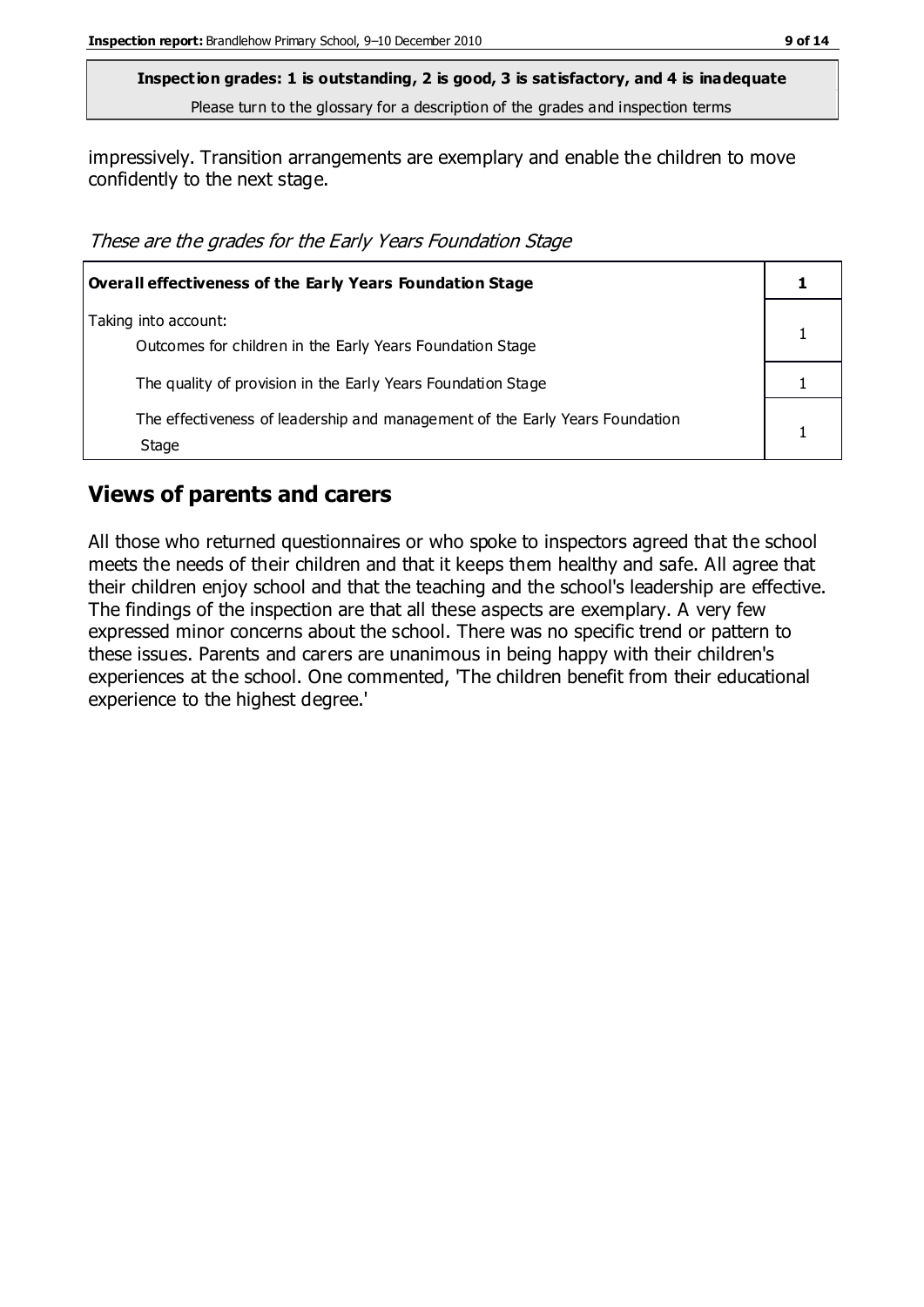#### **Responses from parents and carers to Ofsted's questionnaire**

Ofsted invited all the registered parents and carers of pupils registered at Brandlehow Primary School to complete a questionnaire about their views of the school.

In the questionnaire, parents and carers were asked to record how strongly they agreed with 13 statements about the school.

The inspection team received 69 completed questionnaires by the end of the on-site inspection. In total, there are 260 pupils registered at the school.

| <b>Statements</b>                                                                                                                                                                                                                                       | <b>Strongly</b><br>agree |               | <b>Agree</b> |               | <b>Disagree</b> |               | <b>Strongly</b><br>disagree |               |
|---------------------------------------------------------------------------------------------------------------------------------------------------------------------------------------------------------------------------------------------------------|--------------------------|---------------|--------------|---------------|-----------------|---------------|-----------------------------|---------------|
|                                                                                                                                                                                                                                                         | <b>Total</b>             | $\frac{0}{0}$ | <b>Total</b> | $\frac{1}{2}$ | <b>Total</b>    | $\frac{1}{2}$ | <b>Total</b>                | $\frac{1}{2}$ |
| My child enjoys school                                                                                                                                                                                                                                  | 59                       | 86            | 10           | 14            | 0               | 0             | $\mathbf 0$                 | $\mathbf 0$   |
| The school keeps my child<br>safe                                                                                                                                                                                                                       | 59                       | 86            | 10           | 14            | 0               | 0             | $\mathbf 0$                 | $\mathbf 0$   |
| My school informs me about<br>my child's progress                                                                                                                                                                                                       | 38                       | 55            | 28           | 41            | 3               | 4             | $\mathbf 0$                 | $\mathbf 0$   |
| My child is making enough<br>progress at this school                                                                                                                                                                                                    | 44                       | 64            | 24           | 35            | $\mathbf{1}$    | 1             | $\mathbf 0$                 | $\mathbf 0$   |
| The teaching is good at this<br>school                                                                                                                                                                                                                  | 50                       | 72            | 17           | 25            | 0               | 0             | 0                           | $\mathbf 0$   |
| The school helps me to<br>support my child's learning                                                                                                                                                                                                   | 45                       | 65            | 21           | 30            | 1               | 1             | 0                           | $\mathbf 0$   |
| The school helps my child to<br>have a healthy lifestyle                                                                                                                                                                                                | 48                       | 70            | 21           | 30            | 0               | 0             | 0                           | $\pmb{0}$     |
| The school makes sure that<br>my child is well prepared for<br>the future (for example<br>changing year group,<br>changing school, and for<br>children who are finishing<br>school, entering further or<br>higher education, or entering<br>employment) | 40                       | 58            | 21           | 30            | $\overline{2}$  | 3             | $\mathbf 0$                 | $\mathbf 0$   |
| The school meets my child's<br>particular needs                                                                                                                                                                                                         | 40                       | 58            | 28           | 41            | 0               | 0             | $\mathbf 0$                 | $\mathbf 0$   |
| The school deals effectively<br>with unacceptable behaviour                                                                                                                                                                                             | 48                       | 70            | 20           | 29            | 1               | 1             | $\mathbf 0$                 | $\pmb{0}$     |
| The school takes account of<br>my suggestions and concerns                                                                                                                                                                                              | 40                       | 58            | 26           | 38            | 2               | 3             | $\mathbf{0}$                | $\mathbf{0}$  |
| The school is led and<br>managed effectively                                                                                                                                                                                                            | 56                       | 81            | 13           | 19            | 0               | $\mathbf 0$   | $\mathbf 0$                 | $\mathbf 0$   |
| Overall, I am happy with my<br>child's experience at this<br>school                                                                                                                                                                                     | 52                       | 75            | 17           | 25            | 0               | $\pmb{0}$     | $\mathbf 0$                 | $\pmb{0}$     |

The table above summarises the responses that parents and carers made to each statement. The percentages indicate the proportion of parents and carers giving that response out of the total number of completed questionnaires. Where one or more parents and carers chose not to answer a particular question, the percentages will not add up to 100%.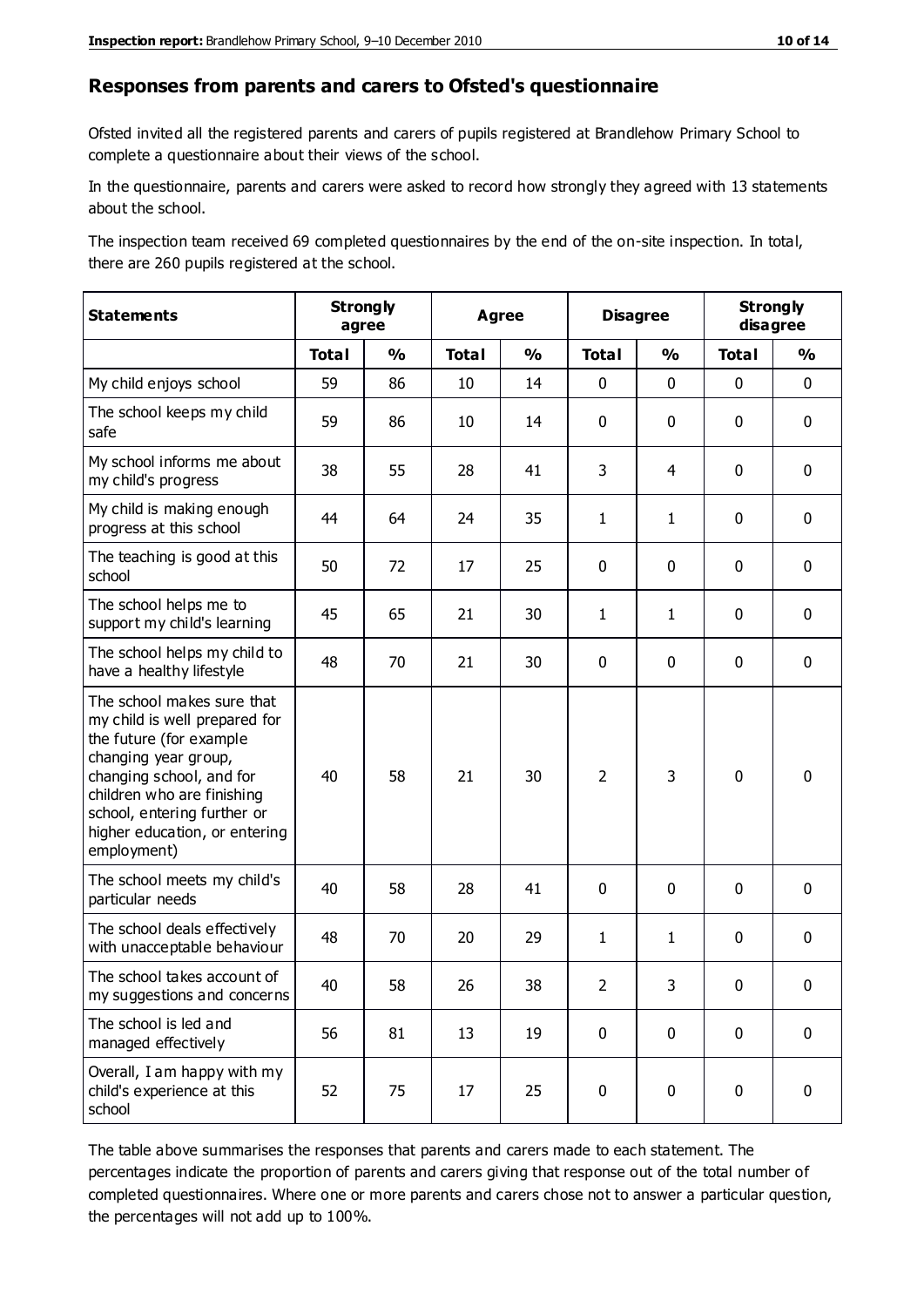# **Glossary**

| Grade   | <b>Judgement</b> | <b>Description</b>                                                                                                                                                                                                            |
|---------|------------------|-------------------------------------------------------------------------------------------------------------------------------------------------------------------------------------------------------------------------------|
| Grade 1 | Outstanding      | These features are highly effective. An outstanding school<br>provides exceptionally well for all its pupils' needs.                                                                                                          |
| Grade 2 | Good             | These are very positive features of a school. A school that<br>is good is serving its pupils well.                                                                                                                            |
| Grade 3 | Satisfactory     | These features are of reasonable quality. A satisfactory<br>school is providing adequately for its pupils.                                                                                                                    |
| Grade 4 | Inadequate       | These features are not of an acceptable standard. An<br>inadequate school needs to make significant improvement<br>in order to meet the needs of its pupils. Ofsted inspectors<br>will make further visits until it improves. |

## **What inspection judgements mean**

## **Overall effectiveness of schools**

|                       | Overall effectiveness judgement (percentage of schools) |      |                     |                   |
|-----------------------|---------------------------------------------------------|------|---------------------|-------------------|
| <b>Type of school</b> | <b>Outstanding</b>                                      | Good | <b>Satisfactory</b> | <b>Inadequate</b> |
| Nursery schools       | 58                                                      | 36   | 4                   | 2                 |
| Primary schools       | 8                                                       | 43   | 40                  | 9                 |
| Secondary schools     | 10                                                      | 35   | 42                  | 13                |
| Sixth forms           | 13                                                      | 39   | 45                  | 3                 |
| Special schools       | 33                                                      | 42   | 20                  | 4                 |
| Pupil referral units  | 18                                                      | 40   | 29                  | 12                |
| All schools           | 11                                                      | 42   | 38                  | 9                 |

New school inspection arrangements were introduced on 1 September 2009. This means that inspectors now make some additional judgements that were not made previously.

The data in the table above are for the period 1 September 2009 to 31 March 2010 and are the most recently published data available (see **[www.ofsted.gov.uk](http://www.ofsted.gov.uk/)**). Please note that the sample of schools inspected during the autumn and spring terms 2009/10 was not representative of all schools nationally, as weaker schools are inspected more frequently than good or outstanding schools.

Percentages are rounded and do not always add exactly to 100. Secondary school figures in clude those that have sixth forms, and sixth form figures include only the data specifically for sixth form inspection judgements.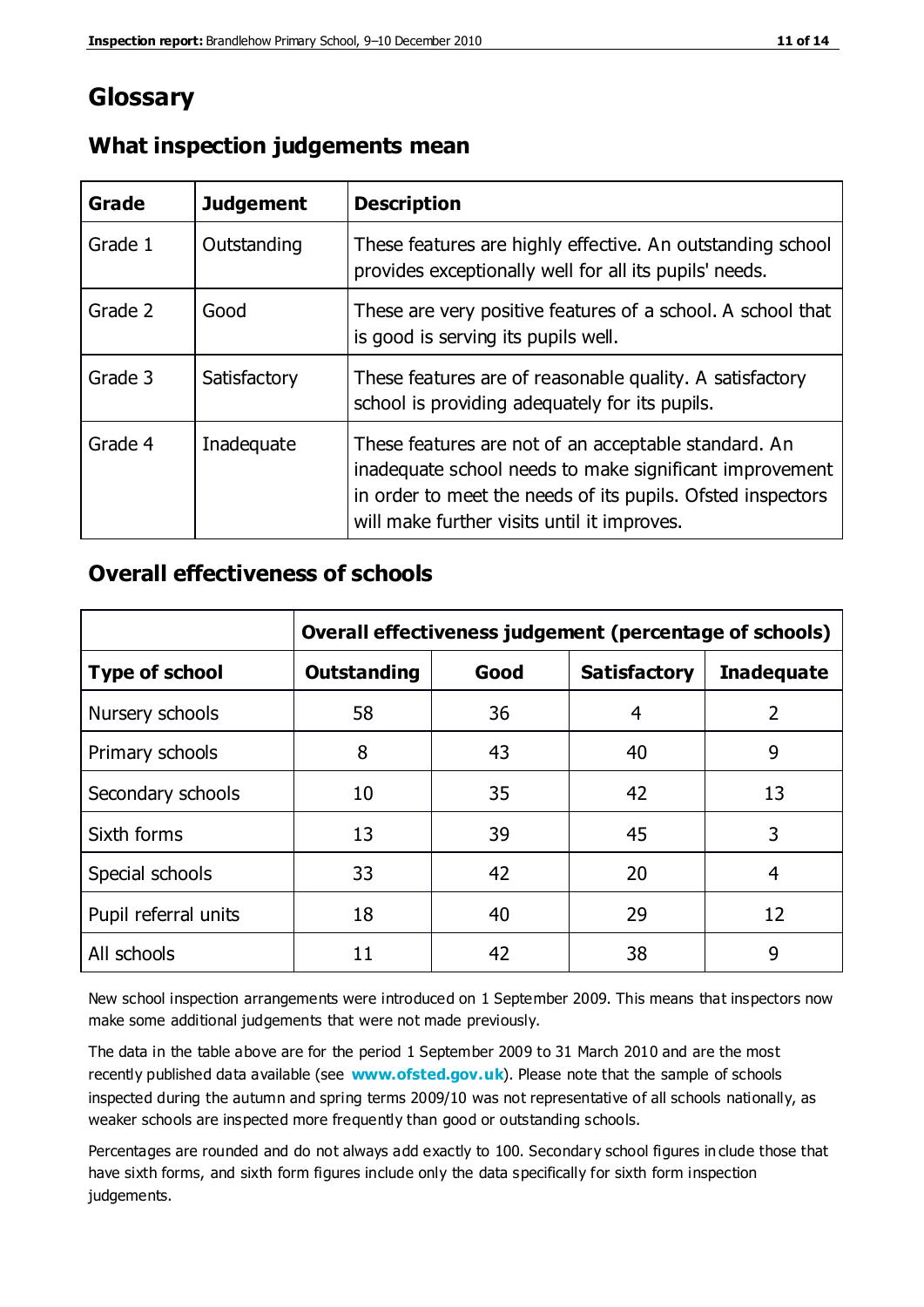# **Common terminology used by inspectors**

| Achievement:               | the progress and success of a pupil in their learning,<br>development or training.                                                                                                                                                          |  |  |
|----------------------------|---------------------------------------------------------------------------------------------------------------------------------------------------------------------------------------------------------------------------------------------|--|--|
| Attainment:                | the standard of the pupils' work shown by test and<br>examination results and in lessons.                                                                                                                                                   |  |  |
| Capacity to improve:       | the proven ability of the school to continue<br>improving. Inspectors base this judgement on what<br>the school has accomplished so far and on the quality<br>of its systems to maintain improvement.                                       |  |  |
| Leadership and management: | the contribution of all the staff with responsibilities,<br>not just the headteacher, to identifying priorities,<br>directing and motivating staff and running the school.                                                                  |  |  |
| Learning:                  | how well pupils acquire knowledge, develop their<br>understanding, learn and practise skills and are<br>developing their competence as learners.                                                                                            |  |  |
| Overall effectiveness:     | inspectors form a judgement on a school's overall<br>effectiveness based on the findings from their<br>inspection of the school. The following judgements,<br>in particular, influence what the overall effectiveness<br>judgement will be. |  |  |
|                            | The school's capacity for sustained<br>improvement.                                                                                                                                                                                         |  |  |
|                            | Outcomes for individuals and groups of pupils.                                                                                                                                                                                              |  |  |
|                            | The quality of teaching.                                                                                                                                                                                                                    |  |  |
|                            | The extent to which the curriculum meets<br>pupils' needs, including, where relevant,<br>through partnerships.                                                                                                                              |  |  |
|                            | The effectiveness of care, guidance and<br>support.                                                                                                                                                                                         |  |  |
| Progress:                  | the rate at which pupils are learning in lessons and<br>over longer periods of time. It is often measured by<br>comparing the pupils' attainment at the end of a key                                                                        |  |  |

stage with their attainment when they started.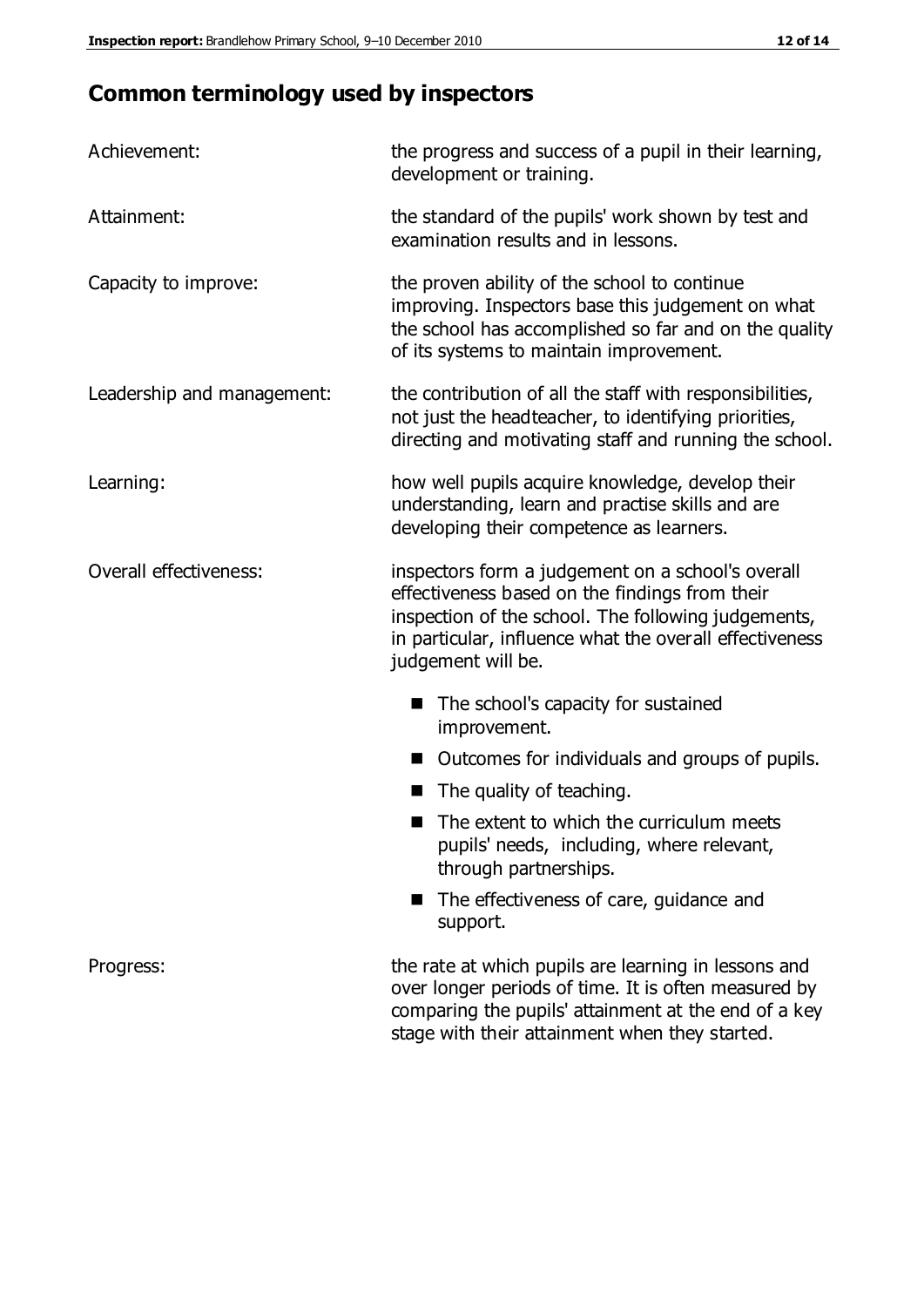### **This letter is provided for the school, parents and carers to share with their children. It describes Ofsted's main findings from the inspection of their school.**

13 December 2010

#### Dear Pupils

#### **Inspection of Brandlehow Primary School, Putney SW15 2ED**

Do you remember when three visitors came to your school recently to watch you learn and play? Thank you for making us so welcome and telling us your views.

- The school is outstanding. Your parents and carers love your school as much as you do!
- You get on with one another extremely well and always share and take turns.
- The school keeps you very safe and you have many chances to eat healthily and take exercise. All of the adults take very good care of you.
- You enjoy learning and are given many exciting things to do. You learn an amazing amount for children of your age and this is because the adults always encourage you to do your very best.
- The adults love teaching you. They find wonderful ways of making you excited about the world around you, sometimes in school and sometimes by taking you on trips and visits. You told us how much you value your links with schools in Europe and we are encouraging your school to do even more to help you link up also with schools in more distant countries.
- Those adults in charge and all the others work very hard to make the school better and better. All of you can play your part by working hard, too, and always asking when there is anything you do not understand.

It was lovely to see you all preparing so well for all your Christmas activities. By the time you read this, Christmas will be over, but we shall always remember how beautifully you sang such lovely Christmas songs as 'Little Donkey' in assembly. We hope you continue to be so friendly, cheerful and helpful.

We wish you all the best for the future.

Yours sincerely

Natalia Power

Lead inspector (on behalf of the inspection team)